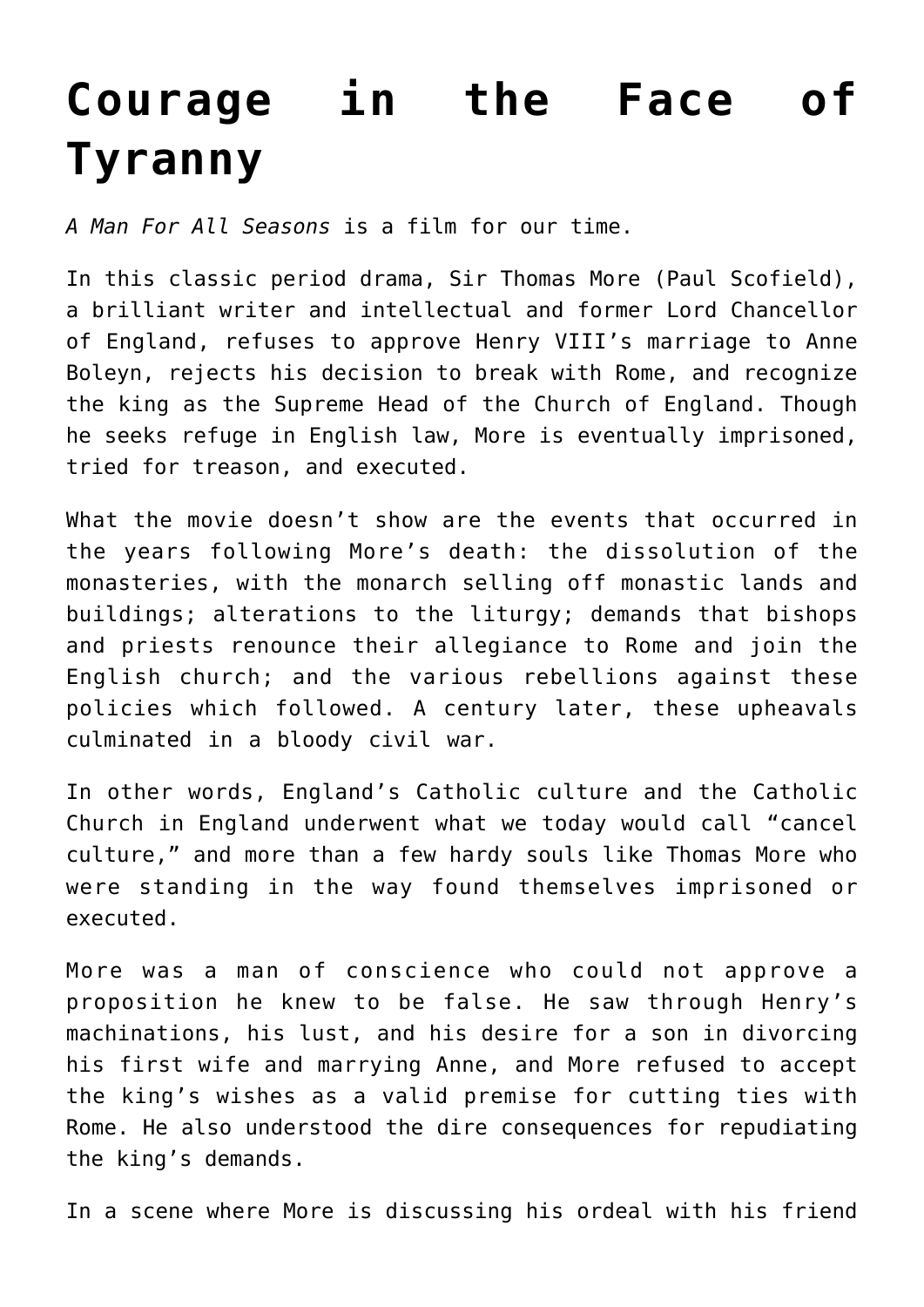the Duke of Norfolk (Nigel Davenport), More gives us the central reason for this refusal.

*The Duke of Norfolk: Oh, confound all this. I'm not a scholar, I don't know whether the marriage was lawful or not, but d—–, Thomas, look at these names! Why don't you do as I did and come with us, for fellowship?*

*More: And when we die, and you are sent to heaven for doing your conscience, and I am sent to hell for not doing mine, will you come with me, for fellowship?*

Others who love More and want him to live—his wife, his beloved daughter, a son-in-law, and friends—also pressure him to give way and obey the king, but More's moral compass prevents him from doing so. At the end of his trial, a

procedure foreshadowing the show trials of  $20<sup>th</sup>$  century communists, More further explains himself: "I am the king's true subject, and I pray for him and all the realm. I do none harm, I say none harm, I think none harm. And if this be not enough to keep a man alive, then in good faith I long not to live."

Today some demand, as did Henry and his government ministers, that we go along with their attempts to tear down a culture beloved and dear to many of us. If we condone this demolition, we will, like the Duke of Norfolk, be welcomed into the ranks of the cancel culture crew for "fellowship." If we refuse to join them, if we instead fight back against this destruction, we will be executed, not like Thomas More by ax and chopping block, but by our digital gallows and guillotines, by doxxing, by being banned from social media, and by being deplatformed, as has happened to *Intellectual Takeout* and other outfits.

And so we have a choice. We can join the gang of radicals now running rampant in our country. We can keep our mouths shut, close our eyes, and pretend as if nothing is wrong. Or we can fight back against the madness, knowing full well that, like Thomas More, we may well lose the war.